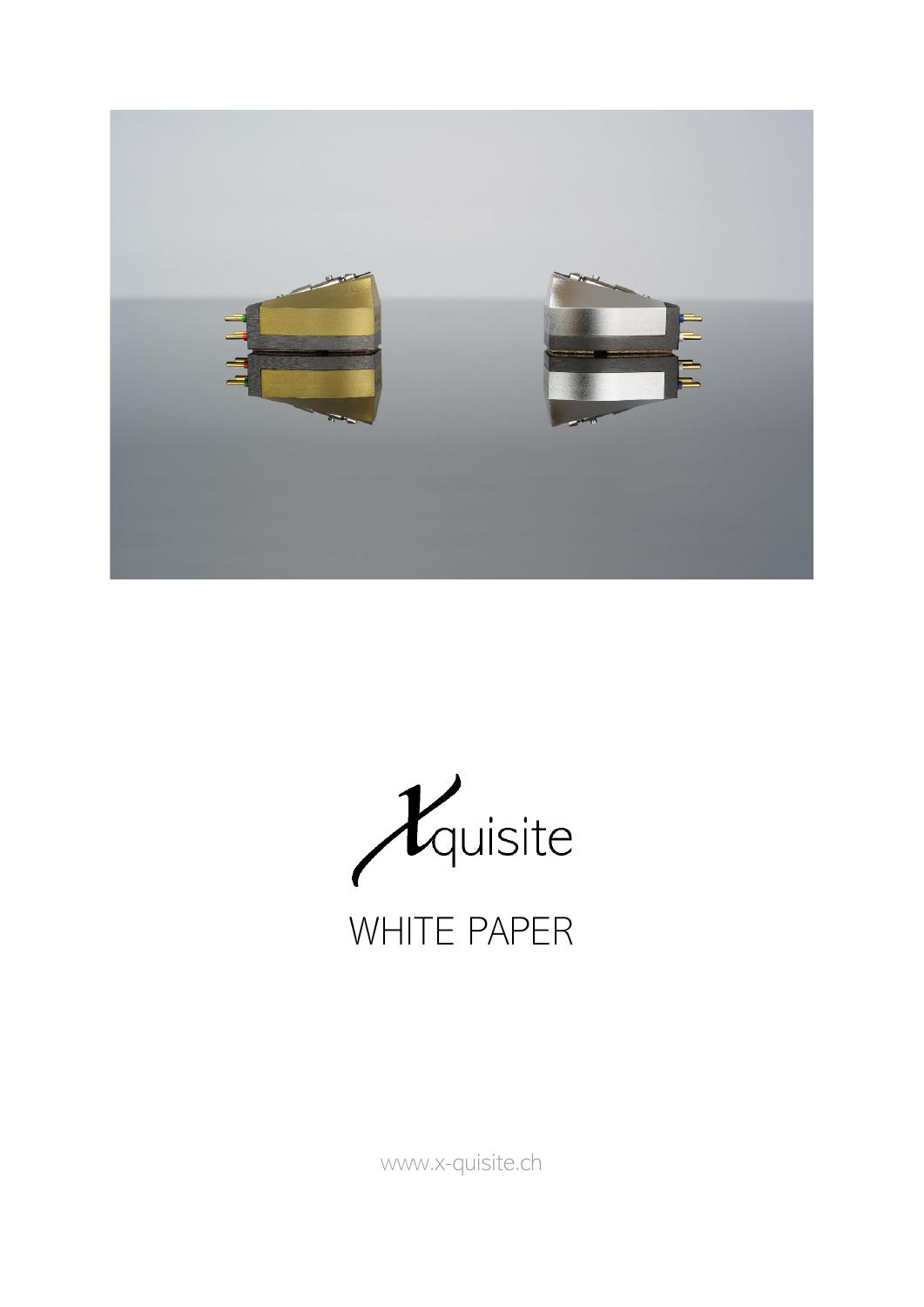

**X-quisite Technology**



# **Traditional transducer with aluminium cantilever**

The diamond tip is fixed to a cantilever made of aluminium. Since aluminium is a relatively soft material, the high-dynamic tracking process causes deformation of the cantilever and therefore distortion of the signal. Moreover, there is a joint between cantilever and coil body, which, due to lever action, carries the highest dynamical load of the transducer and cannot pass on the movement without loss.



# **High-end transducer with boron or sapphire cantilever**

The cantilever is fully or partly made of boron, sapphire or even diamond. Thus, vibration of the cantilever itself is minimized. But the joint between cantilever and coil body is even harder loaded, and this weak point impairs the quality of the signal transmission.



# **X-quisite transducer with patented monobloc-ceramic technology**

Cantilever and coil body are made of a single high-strength ceramic piece. Accordingly, there is no more joint at the point of the highest dynamic load, and the music signal is transmitted absolutely pure from the diamond tip to the coil body. X-quisite allows supreme detail resolution and at the same time an extremely natural sound.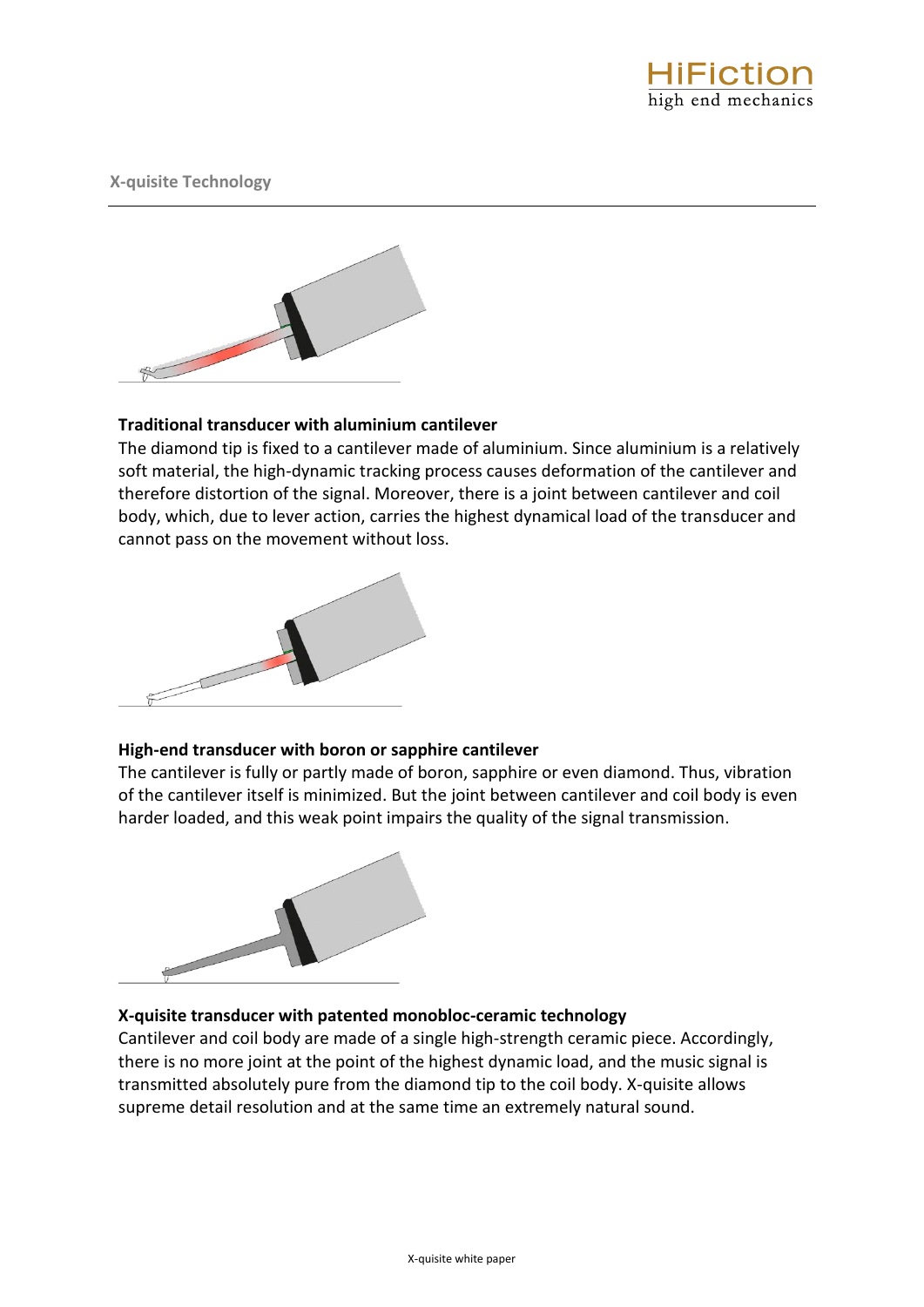



# **Body**

The body is milled out of a massive block and its material is sonically carefully matched to the characteristic of the different models. Between tonearm and cartridge, a carefully matched wooden inlay balances the resonance-properties of the contact area.



# **Structure**

The ironless coil-design of the X-quisite transducer requires a strong magnet circuit in order to achieve reasonable output voltage. It took us many prototype setups and listening sessions before we found the perfect solution to be a Neodym-Armco combination with special measures to reduce eddy current loss to an absolute minimum. The generator is entirely built into an aluminium-holder, ensuring the mechanical energy-flow between tonearm and transducer to be as direct as possible.